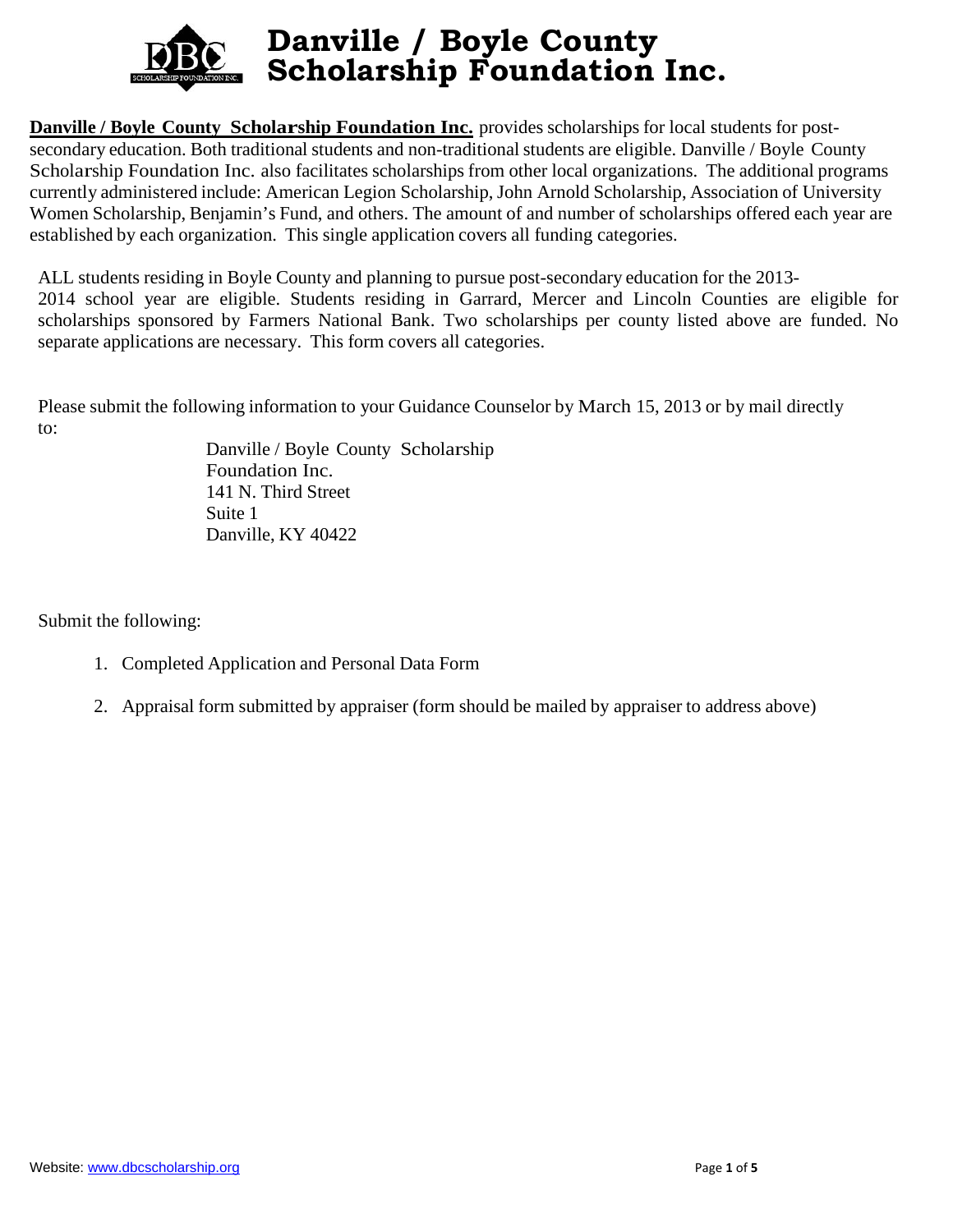

# PLEASE PRINT OR TYPE Application for Scholarship

| <b>APPLICANT DATA</b>                                                                                                                                  |                             |                  |                                                      |                        |                                                                                           |             |
|--------------------------------------------------------------------------------------------------------------------------------------------------------|-----------------------------|------------------|------------------------------------------------------|------------------------|-------------------------------------------------------------------------------------------|-------------|
| Mr.                                                                                                                                                    |                             |                  |                                                      |                        |                                                                                           |             |
| Ms.<br>$\text{(last)}$<br>Name                                                                                                                         | (first)<br>(middle initial) |                  |                                                      | Social Security Number |                                                                                           |             |
| Permanent Address (street)                                                                                                                             |                             | (city)           |                                                      | (state)                | (zip)                                                                                     |             |
|                                                                                                                                                        |                             |                  |                                                      |                        |                                                                                           |             |
| Date of Birth (month/day/year)                                                                                                                         |                             | Telephone Number |                                                      | E-mail Address         |                                                                                           |             |
|                                                                                                                                                        |                             |                  |                                                      |                        |                                                                                           |             |
|                                                                                                                                                        |                             |                  |                                                      |                        |                                                                                           |             |
| Permanent mailing address of Parent/                                                                                                                   |                             |                  |                                                      |                        |                                                                                           |             |
|                                                                                                                                                        | (street)                    |                  | (city)                                               |                        |                                                                                           |             |
|                                                                                                                                                        |                             |                  |                                                      | Telephone Number       | <u> 1989 - Johann Harrison, fransk politik (d. 1989)</u>                                  |             |
|                                                                                                                                                        | (state)                     | (zip)            |                                                      |                        |                                                                                           |             |
| <b>SCHOOL DATA</b>                                                                                                                                     |                             |                  |                                                      |                        |                                                                                           |             |
| High School Attended: Craduation Date (month, year): Craduation Date (month, year):                                                                    |                             |                  |                                                      |                        |                                                                                           |             |
|                                                                                                                                                        |                             | (city)           | (state)                                              | (zip)                  | Telephone Number                                                                          |             |
|                                                                                                                                                        |                             |                  |                                                      |                        |                                                                                           |             |
| Post secondary school(s) for which you anticipate applying:                                                                                            |                             |                  | 4-yr. College/University<br><b>Community College</b> |                        | Vo-Tech<br>Other<br>Plan to enroll: $\_\_\$ less than half time $\_\_\$ half time or more | — full time |
| <b>OTHER AWARDS</b>                                                                                                                                    |                             |                  |                                                      |                        |                                                                                           |             |
| Please list below the name and the amount of any grants or scholarships that you have been awarded or are being considered for the coming school year. |                             |                  |                                                      |                        |                                                                                           |             |
| Name of Award                                                                                                                                          |                             |                  | Amount                                               | Granted                | Pending                                                                                   |             |
|                                                                                                                                                        |                             |                  |                                                      |                        |                                                                                           |             |
|                                                                                                                                                        |                             |                  |                                                      |                        |                                                                                           |             |
| <b>TRANSCRIPT INFORMATION</b>                                                                                                                          |                             |                  |                                                      |                        |                                                                                           |             |
| High school seniors must have the following section completed by the appropriate school official.                                                      |                             |                  |                                                      |                        |                                                                                           |             |
| Applicant ranks in a class of Cumulative grade point average: 4.0 scale may nost recent semester GPA                                                   |                             |                  |                                                      |                        | Math                                                                                      |             |
|                                                                                                                                                        |                             |                  |                                                      |                        |                                                                                           |             |
| School Official Signature                                                                                                                              |                             | Title            | Date                                                 |                        | Telephone Number                                                                          |             |
| School Address                                                                                                                                         | (street)                    |                  | (city)                                               |                        | (zip)                                                                                     |             |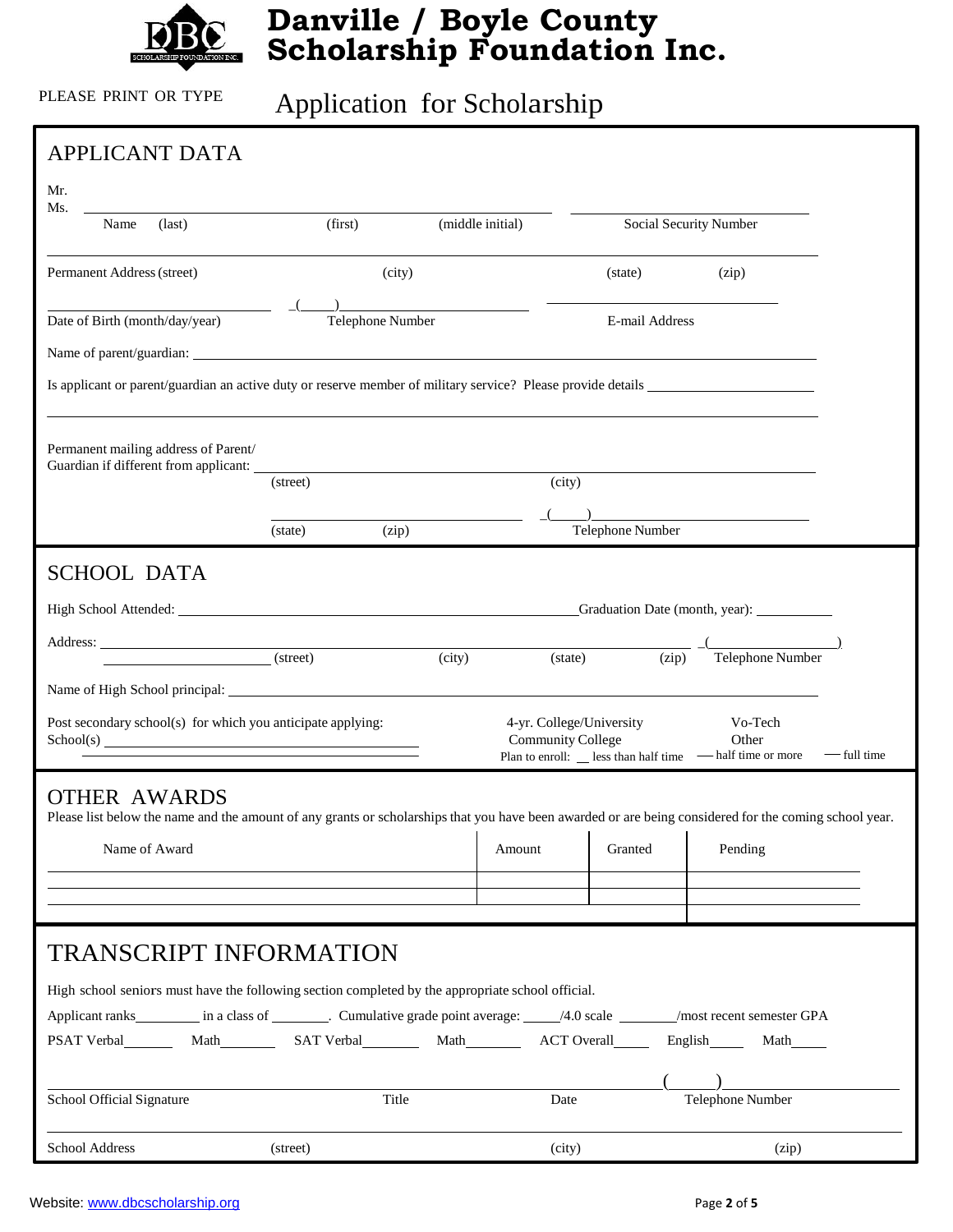

### PERSONAL DATA Applicant Name: 1997

1. Describe your work experience during the past 4 years. Indicate dates of employment in each job and approximate number of hours worked per week. List total amounts earned at each job.

| hours worked per week. Enst tour amounts carned at each job. |           |         |            |               |  |  |
|--------------------------------------------------------------|-----------|---------|------------|---------------|--|--|
| Position                                                     | Date from | Date to | Hours/Week | Amount Earned |  |  |
|                                                              | (mo/yr)   | (mo/yr) |            |               |  |  |
|                                                              |           |         |            |               |  |  |
|                                                              |           |         |            |               |  |  |
|                                                              |           |         |            |               |  |  |
|                                                              |           |         |            |               |  |  |
|                                                              |           |         |            |               |  |  |
|                                                              |           |         |            |               |  |  |

2. List all school activities in which you have participated during the past 4 years (e.g. student government, music, sports, etc.). List all community activities in which you have participated without pay during the past 4 years (e.g. Red Cross, church work, volunteer work). Indicate all special awards and honors.

| Activity | No. of Years Participated | Awards, Honors, Offices |  |  |
|----------|---------------------------|-------------------------|--|--|
|          |                           |                         |  |  |
|          |                           |                         |  |  |
|          |                           |                         |  |  |
|          |                           |                         |  |  |
|          |                           |                         |  |  |
|          |                           |                         |  |  |
|          |                           |                         |  |  |
|          |                           |                         |  |  |
|          |                           |                         |  |  |
|          |                           |                         |  |  |
|          |                           |                         |  |  |
|          |                           |                         |  |  |
|          |                           |                         |  |  |
|          |                           |                         |  |  |

3. Make a statement of your plans as they relate to your educational and career objectives and future goals.

4. Please describe how and when any unusual family or personal circumstances have affected your achievement in school, work, or participation in school and community activities.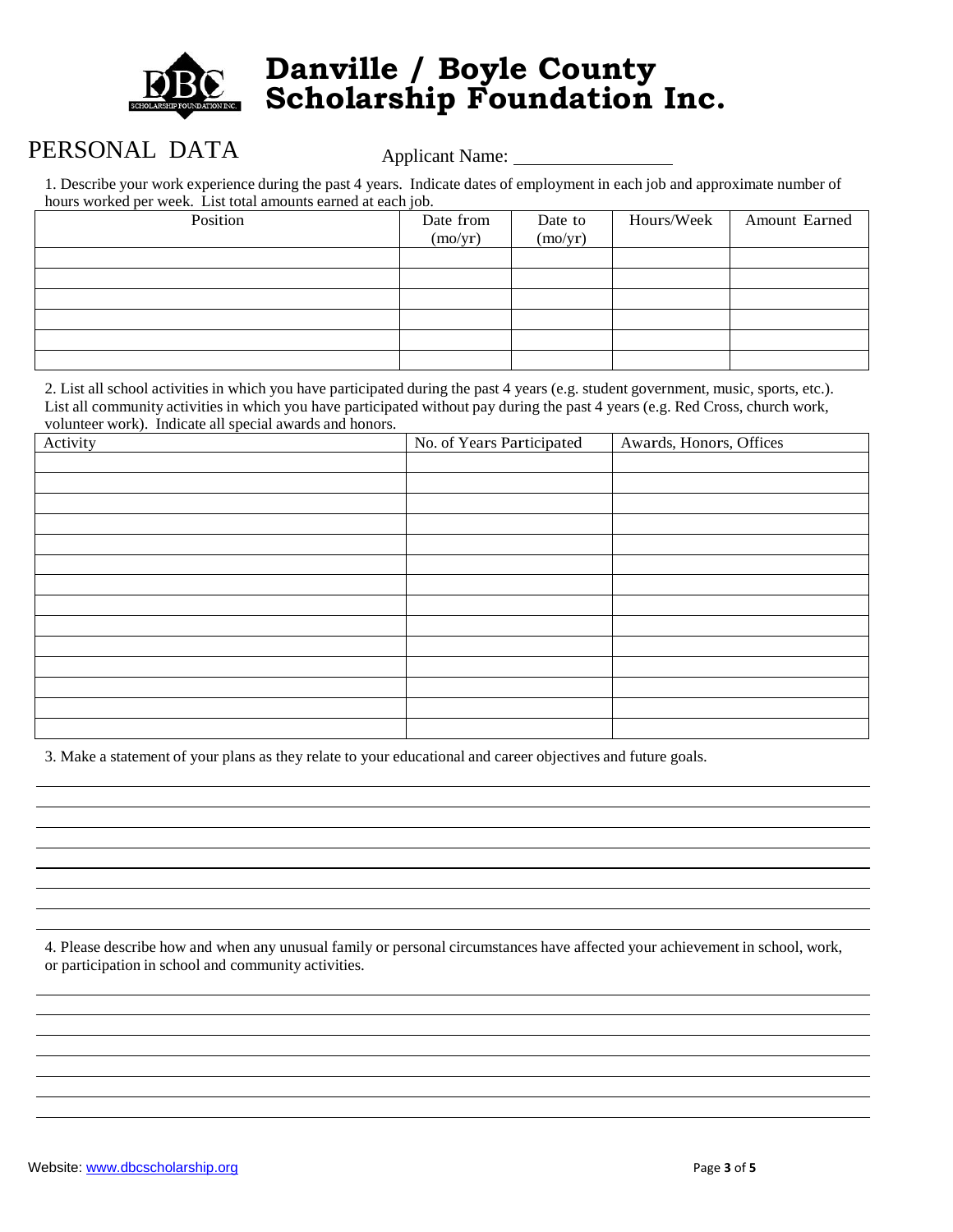

#### FINANCIAL ASSISTANCE QUESTIONAIRE

| A. Student                                                                                                                                                                                                                                                                         |                                                    |                                                                                                                                                       |                        |       |  |  |
|------------------------------------------------------------------------------------------------------------------------------------------------------------------------------------------------------------------------------------------------------------------------------------|----------------------------------------------------|-------------------------------------------------------------------------------------------------------------------------------------------------------|------------------------|-------|--|--|
| Mr.                                                                                                                                                                                                                                                                                |                                                    |                                                                                                                                                       |                        |       |  |  |
| Ms.<br>Name<br>(last)                                                                                                                                                                                                                                                              | (first)                                            | (middle initial)                                                                                                                                      | Social Security Number |       |  |  |
|                                                                                                                                                                                                                                                                                    |                                                    |                                                                                                                                                       |                        |       |  |  |
| Permanent Address (street)<br>(Apartment#)                                                                                                                                                                                                                                         |                                                    | (city)                                                                                                                                                | (state)                | (zip) |  |  |
| Telephone Number                                                                                                                                                                                                                                                                   | E-mail Address                                     |                                                                                                                                                       |                        |       |  |  |
|                                                                                                                                                                                                                                                                                    |                                                    |                                                                                                                                                       |                        |       |  |  |
|                                                                                                                                                                                                                                                                                    |                                                    |                                                                                                                                                       |                        |       |  |  |
|                                                                                                                                                                                                                                                                                    |                                                    |                                                                                                                                                       |                        |       |  |  |
| B. Parents' Income Information                                                                                                                                                                                                                                                     |                                                    |                                                                                                                                                       |                        |       |  |  |
| The applicant's parent(s) must complete the following section or supply a copy of the completed Free Application<br>for Federal Student Aid (FAFSA) form. NOTE: If legally classified as an independent student, use this section to                                               |                                                    |                                                                                                                                                       |                        |       |  |  |
| supply your (and your spouse's, if any) financial information. Indicate whether the information is from:                                                                                                                                                                           |                                                    |                                                                                                                                                       |                        |       |  |  |
|                                                                                                                                                                                                                                                                                    |                                                    |                                                                                                                                                       |                        |       |  |  |
|                                                                                                                                                                                                                                                                                    |                                                    | Estimates based on current income information to be filed by April 15, 2013.<br>A completed tax return - IRS Form 1040 filing date of April 15, 2012. |                        |       |  |  |
|                                                                                                                                                                                                                                                                                    |                                                    |                                                                                                                                                       |                        |       |  |  |
|                                                                                                                                                                                                                                                                                    |                                                    |                                                                                                                                                       |                        |       |  |  |
| 2. Total number of family members living in the household and primarily supported                                                                                                                                                                                                  |                                                    |                                                                                                                                                       |                        |       |  |  |
|                                                                                                                                                                                                                                                                                    |                                                    |                                                                                                                                                       |                        |       |  |  |
|                                                                                                                                                                                                                                                                                    |                                                    |                                                                                                                                                       |                        |       |  |  |
| 3. Total number of family members who will be attending a postsecondary school at<br>least half time during the 2013-2014 school year, including applicant                                                                                                                         |                                                    |                                                                                                                                                       |                        |       |  |  |
|                                                                                                                                                                                                                                                                                    |                                                    |                                                                                                                                                       |                        |       |  |  |
| <b>CERTIFICATION:</b> All of the information on this form is true and compete to the best of my (our) knowledge. If asked by an                                                                                                                                                    |                                                    |                                                                                                                                                       |                        |       |  |  |
| authorized official of Scholarship America, I (we) agree to give proof of the information that I (we) have given on this form. I (We)<br>realize that this proof may include a copy of my 2012 U.S. and/or state income tax return. I (We) also realize that if I (we) do not give |                                                    |                                                                                                                                                       |                        |       |  |  |
|                                                                                                                                                                                                                                                                                    | proof when asked, the student may not receive aid. |                                                                                                                                                       |                        |       |  |  |
|                                                                                                                                                                                                                                                                                    |                                                    |                                                                                                                                                       |                        |       |  |  |
|                                                                                                                                                                                                                                                                                    |                                                    |                                                                                                                                                       |                        |       |  |  |
| Parent's Signature<br>(not required for independent student)                                                                                                                                                                                                                       |                                                    | <b>Applicant's Signature</b>                                                                                                                          |                        | Date  |  |  |
|                                                                                                                                                                                                                                                                                    |                                                    |                                                                                                                                                       |                        |       |  |  |
| Do you have legal custody of the student? ____Yes                                                                                                                                                                                                                                  |                                                    | N <sub>o</sub>                                                                                                                                        |                        |       |  |  |
| Is the student your dependent?                                                                                                                                                                                                                                                     | Yes                                                | No                                                                                                                                                    |                        |       |  |  |